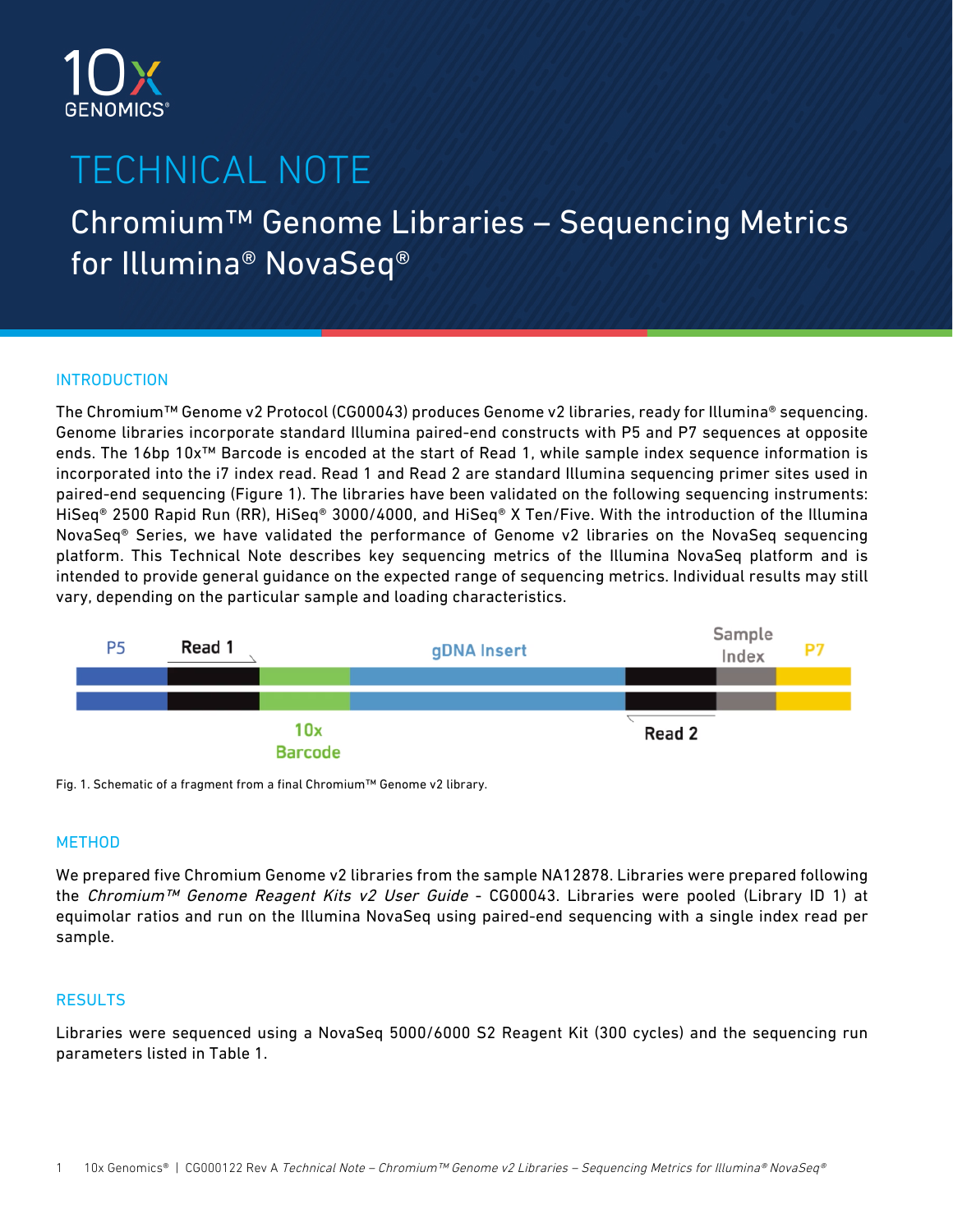| <b>Sequencing Read</b> | <b>Recommended Number of Cycles</b> |  |  |  |
|------------------------|-------------------------------------|--|--|--|
| Read 1                 | 150 cycles                          |  |  |  |
| i7 index               | 8 cycles                            |  |  |  |
| i5 index               | 0 cycles                            |  |  |  |
| Read 2                 | 150 cycles                          |  |  |  |

Table 1. Recommended NovaSeq® sequencing run parameter for Chromium Genome v2 libraries.

We report the following sequencing metrics to assess sequencing run performance (Table 2):

- "Percentage of Clusters Passing Filers (%PF)"
- Yield per Lane for Read 1 and Read 2 in Gb
- Phred quality scores (shown as %Q30) for Read 1 (R1), i7 index and Read 2 (R2)

| Library<br>ID | Loading<br>Conc.<br>(pM) | Instrument | %PF   | Yield per Lane (Gb) |                | $%>=030$       |       |                |
|---------------|--------------------------|------------|-------|---------------------|----------------|----------------|-------|----------------|
|               |                          |            |       | R1                  | R <sub>2</sub> | R <sub>1</sub> | 97    | R <sub>2</sub> |
|               | 300                      | NovaSeg    | 77.51 | 665.29              | 665.32         | 93.88          | 96.07 | 90.82          |

Table 2. Reported sequencing metrics for Genome v2 libraries on the Illumina NovaSeq® instrument with recommended loading concentration.

Figure 2 illustrates the distribution of base composition along R1, the i7 index read, and R2 that we typically observe after a successful sequencing run of a Chromium™ Genome v2 library that was prepared according to the Chromium™ Genome Reagent Kits v2 User Guide. The profiles are characteristic for Chromium Genome v2 libraries that are sequenced with the recommended number of cycles.



Fig. 2. Representative example of the 'Data by Cycle' plot in the Sequencing Analysis Viewer software (Illumina). Shown is the percentage of clusters for which the selected base has been called (% base: y axis) along the sequencing length (x axis). Profile is based on sequencing 10x library by itself with no other library type sequenced alongside.

The Phred quality score assesses base calling accuracy and is typically used to determine how much of the data from a given sequencing run can be used. Sequencing data with lower quality scores can result in a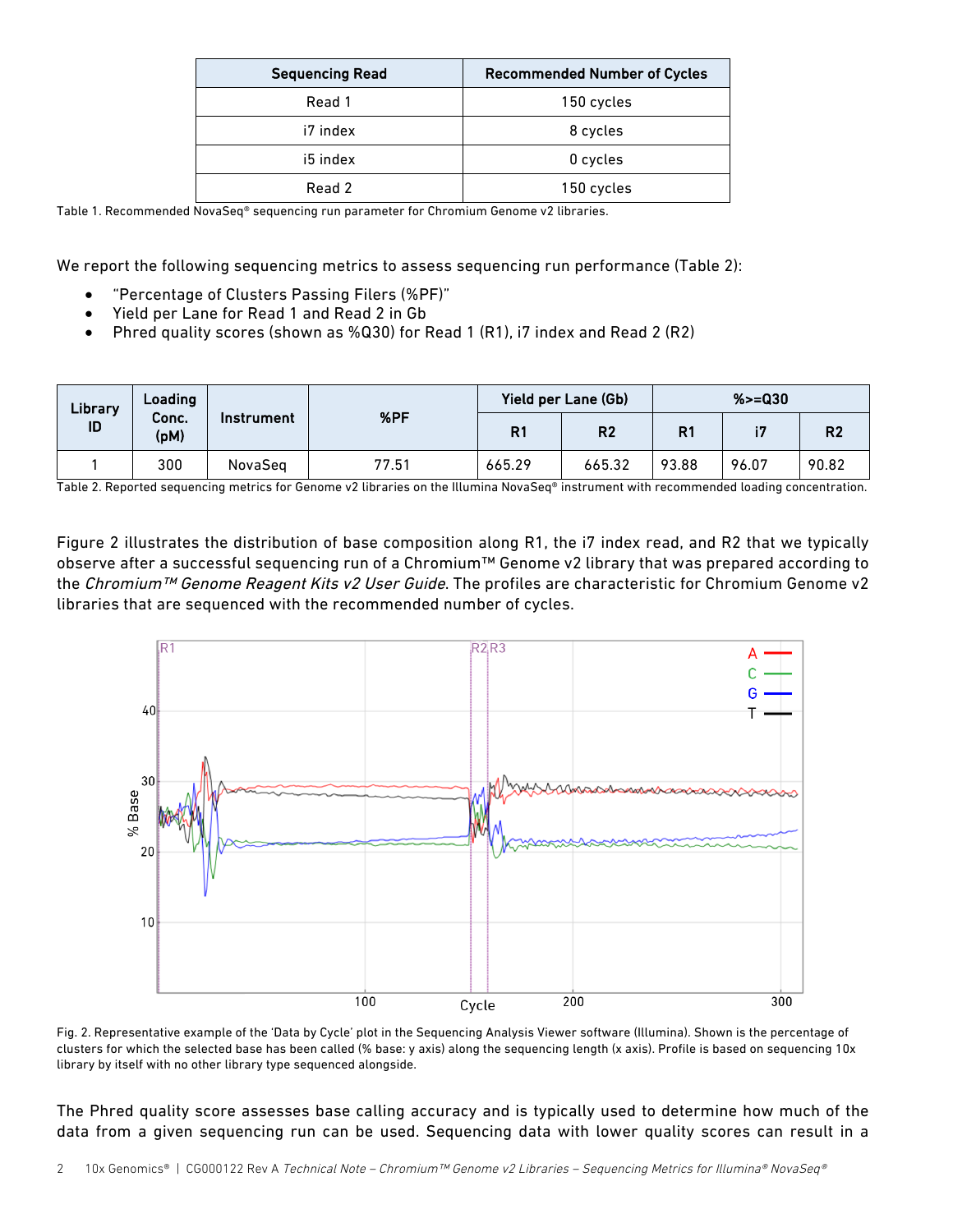significant portion of reads being unusable. Figure 3 outlines the Q30 quality metrics that we typically achieve with Genome v2 libraries run on the Illumina® NovaSeq®. Percentages of Q30 are relatively stable across cycles for R1, R2 and the i7 index read. Percentages drop slightly at  $\sim$ 120 cycles and  $\sim$ 82 cycles for R1 and R2, respectively, but remain at > 80%.



Fig. 3. Representative example of the 'Data by Cycle' plot in the Sequencing Analysis Viewer software (Illumina). Shown is the Q30 percentage along the sequencing length. Profile is based on sequencing 10x library by itself with no other library type sequenced alongside.

#### **DISCUSSION**

As expected, libraries sequenced on the NovaSeq produced high quality data. Overall, sequencing quality on the NovaSeq is highest compared to data obtained from the HiSeq® 2500 and HiSeq 4000 platforms, particularly for Read 2 sequencing quality. Please refer to the Technical Note Chromium<sup>TM</sup> Genome v2 Libraries – Sequencing Metrics for Illumina® Sequencers – CG000126 for more details. Q30 quality scores for R1 start at >90% and as expected decreased to ~85% towards the end of R1. Q30 quality scores for R2, similar to R1, start at >90% but decreased more rapidly to ~80% towards the end of R2. The sample index read (i7) consistently stayed at >90%. We do recommend to load Chromium Genome v2 libraries at a concentration of 300 pM with 1% PhiX spike-in.

#### **CONCLUSION**

We have discussed sequencing parameters for Chromium™ Genome v2 libraries sequenced on the Illumina® NovaSeq. Illumina's NovaSeq sequencing platform is compatible with Chromium Genome v2 libraries and may be used as an alternative for sequencing projects that require increased sample sequencing throughput. The representative example profiles and sequencing performance metrics of Chromium Genome v2 Libraries demonstrated here serve as a reference for what constitutes a successful sequencing run using this library type.

#### **REFERENCES**

- Chromium™ Genome Reagent Kits v2 User Guide (CG00043)
- Chromium™ Genome v2 Libraries Sequencing Metrics for Illumina® Sequencers (CG000126)
- 3 10x Genomics® | CG000122 Rev A Technical Note Chromium™ Genome v2 Libraries Sequencing Metrics for Illumina® NovaSeq®